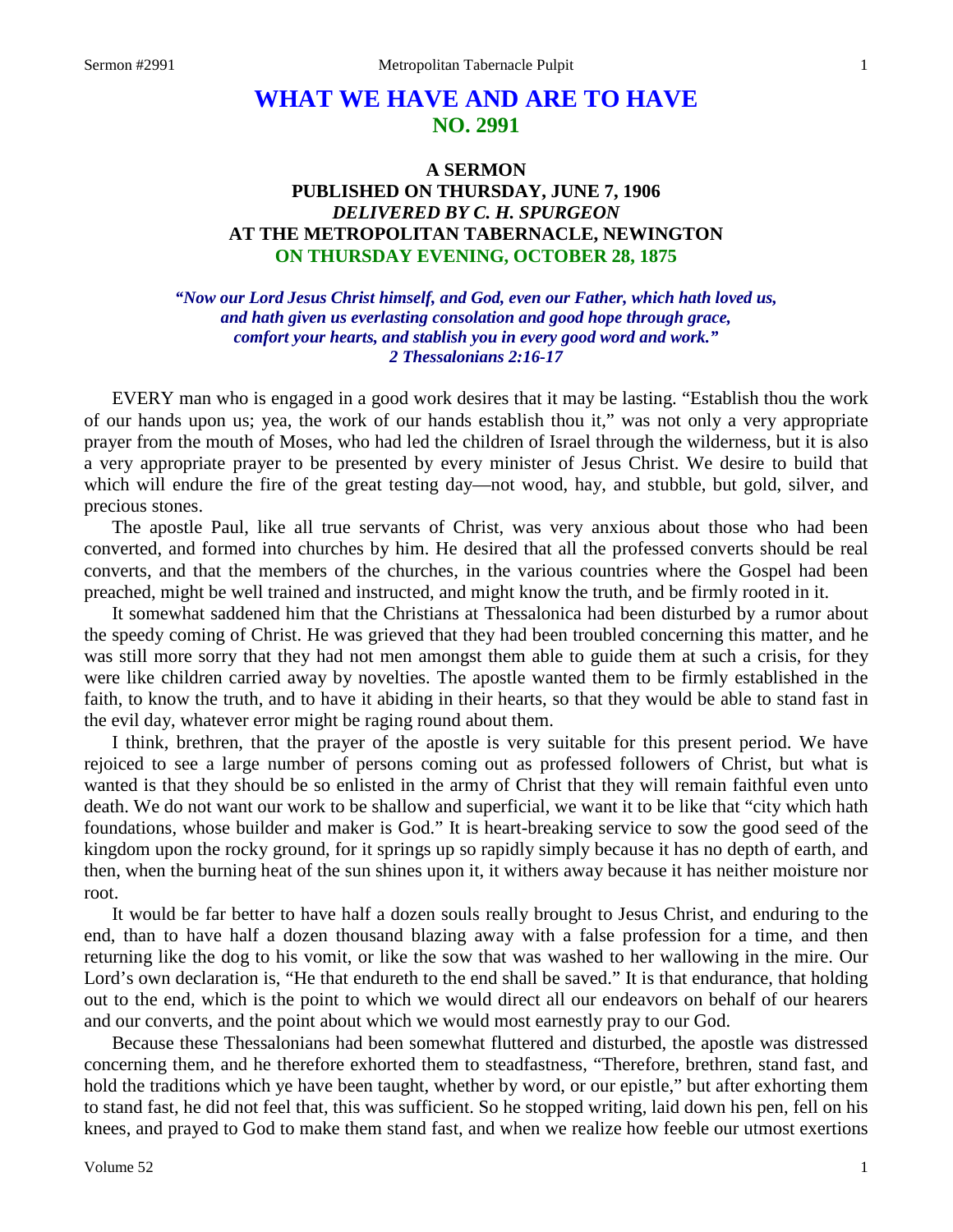are, we may well join fervent prayer to them, and when we remember that the flesh is so weak, and that, even when men resolve to stand fast, their feet are very soon caused to slip, we may well cry to the great Holder-up of His saints to keep them from falling, or even from stumbling.

The preacher's work is only half done when he has exhorted his hearers to stand fast, he must then fall upon his knees, and pray for them. And you, who teach others in the Sunday school and elsewhere, must recollect that, whatever you exhort your scholars to do, you should always pray to God to lead them to do it. This is a blessed compound of preaching and praying, it makes a rich amalgam of Christian ministry when there is first, the testimony of truth for God to men, and next, the pleading with God on the behalf of men. Regard then, our text as the apostle's prayer for the Thessalonians, and for all of us who believe in Jesus, that we may stand fast in this evil day, and that, having done all, we may still stand steadfast whoever and whatever may oppose.

Paul's prayer is instructive, for it directs our attention to two things, first, to *what we have already,* "Our Lord Jesus Christ himself, and God, even our Father, which hath loved us, and hath given us everlasting consolation and good hope through grace." And then it tells us *what we are to have,* what is the natural result of what we have already, "Comfort your hearts, and stablish you in every good word and work."

**I.** First, then, brethren, we are to consider WHAT WE HAVE ALREADY.

The apostle mentions first, the source of all our blessings, and then the streams. "Our Lord Jesus Christ himself, and God, even our Father," there is *the source of all our blessings,* and to my mind, it is exceedingly suggestive to notice that word "our" put in twice in the early part of the text. Paul does not write, "Now, *the* Lord Jesus Christ himself, and God, even *the* Father," but it is *"Our* Lord Jesus Christ himself, and God, even *our* Father."

The source of our present comfort and of our future perseverance is the fact that Jesus Christ is ours. Look at Him now, with the adoring eyes of your reverent contemplation, in His glorious Deity and His perfect manhood. Look at Him in the manger, behold Him on the cross, regard His perfect life and His redeeming death, behold Him in his resurrection, His triumphant ascension, and His perpetual intercession, and look forward to His promised return from heaven.

Beloved believer, He is yours—all yours. In all those positions and conditions He has given Himself to you and to me, and we may together say, *"Our* Lord Jesus Christ." Oh, how precious is this truth to our soul! Being divine, He is omnipotent, and that almighty power He wields for us. Being divine, He is omniscient, and those sleepless eyes of His are ever on the watch for *us*. Being divine, He is immutable, and that eternal love of His, which knows no shadow of a change, is fixed upon *us*. All His attributes, and Himself also, He places at our disposal, so let each one of us gratefully respond, "Thou art my portion, saith my soul."

Enlarge your thoughts concerning the Lord Jesus, think most highly of Him, extol Him with your heart and with your tongue, but remember that, when you have reached the utmost heights that you can attain in your estimation of Him, He is yours, altogether yours, and you can say, with Paul, *"Our* Lord Jesus Christ himself."

> *"Our Lord is risen from the dead, Our Jesus is gone up on high; The powers of hell are captive led— Dragg'd to the portals of the sky.*

*"There His triumphal chariot waits, And angels chant the solemn lay;— 'Lift up your heads, ye heavenly gates! Ye everlasting doors, give way!'"*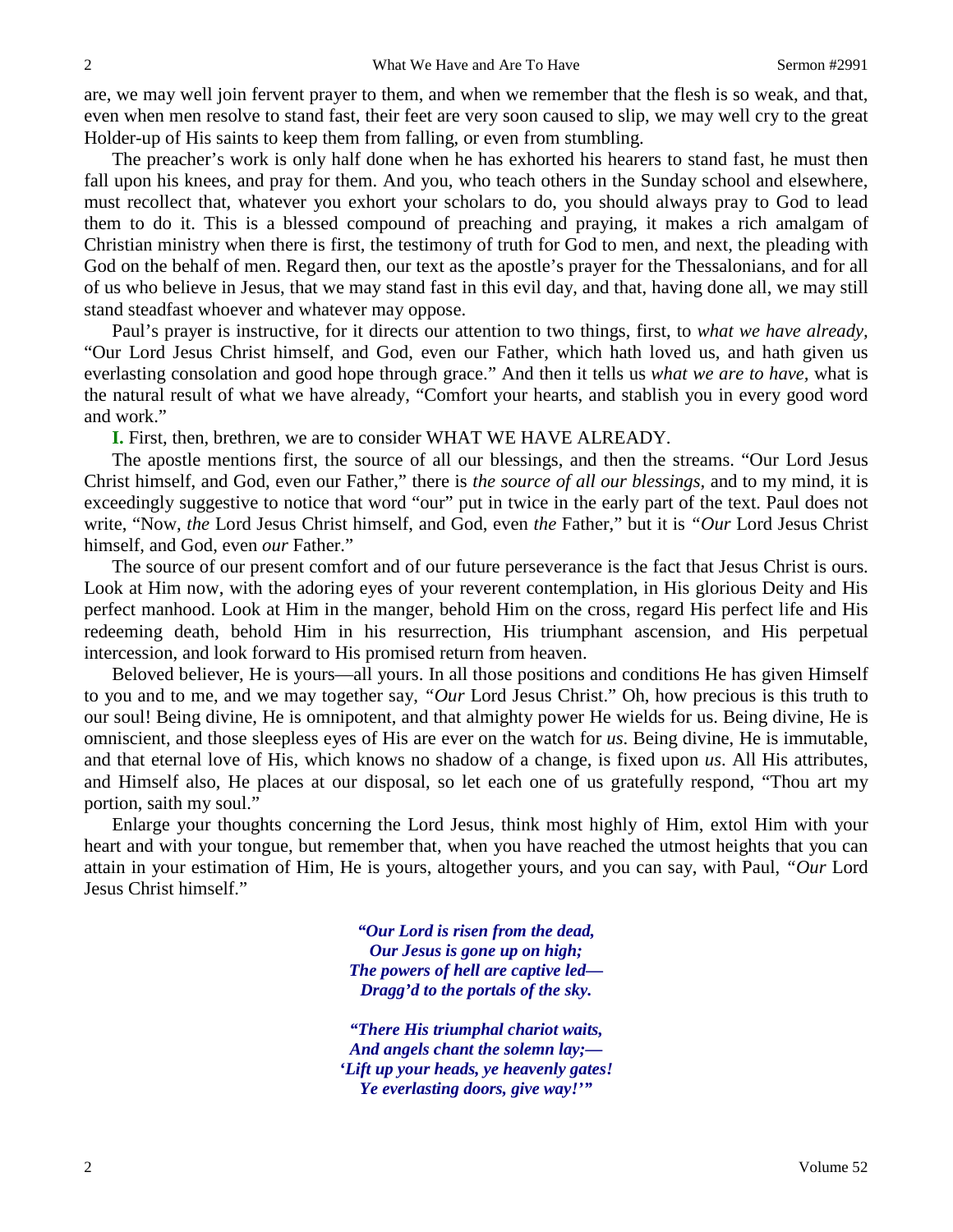And then the apostle adds, "And God, even *our* Father." We sometimes tremble at the thought of God our Father, as well we may. How could we ever approach Him were it not for God in human flesh, our Lord Jesus Christ? But when we have once really trusted in Christ, it is an easy matter for us to look by faith to God, and to rejoice in Him, and with the deepest reverence of soul, let us know that God—the ever-blessed God—the terrible God—the omnipotent God, who shakes both heaven and earth with His voice, who toucheth the hills, and they smoke—this God is our God, and all His attributes of power, as well as those which we usually consider to be more full of grace, are exerted on our behalf.

I do not know anything that is more comforting in times of trouble than this great truth. I met yesterday, a gentleman, who told me that he was converted, some thirty years ago, through the instrumentality of a great-uncle of mine, with whom he lived as an apprentice. He said, "There was a terrible thunderstorm, and the old gentleman was sitting by the fireside, and we youngsters were afraid, the flashes of lightning were so vivid, and the thunder pealed out so terribly, but" he added, "the old gentleman rose from the fireside, went to the window, and as he looked out, he began to sing—

> *"The God that rules on high, And thunders when He please, That rides upon the stormy sky, And manages the seas:*

*"This awful God is ours, Our Father and our love; He shall send down His heavenly powers To carry us above."*

The gentleman said to me, "I never forgot the impression I then received of that good man's quietude of mind, and of the evident delight which he took in that display of the divine omnipotence. There seemed to him a sweetness in the eloquence of His Father's voice, though it made every timber in the old house to shake."

Yes, brethren, the apostle brings those things to our minds so that we may realize that, in having *"our* Lord Jesus Christ himself, and God, even *our* Father," we have on our side those who will be true to us forever, and therefore we ought to continue to be comforted in heart, and stablished in every good word and work. If you had trusted only to a dead Savior, you might well go and weep over His tomb—if you had such gods as the heathen have, then might all consolation be withholden from you, but with an almighty Savior who ever liveth to make intercession for you, and with an omnipotent and omniscient Father who ever liveth to watch over you as His dear children, you must not so much as think of being disquieted in spirit, nor even dream of being moved from the firm foundation of your faith, and hope, and love.

While still thinking of this source of our consolation, it will help us if we notice, next, that the apostle specially mentions the person of Christ, "Our Lord Jesus Christ *himself."* Why did he put in that word "himself" just there? It would have sounded all right if he had written, "Now our Lord Jesus Christ, and God, even our Father, which hath loved us." Ah, but he wanted to call our very particular attention to the real personality of our Lord Jesus Christ, and to make us feel that, in Him—not merely in what He does, and what He bestows, but in "himself" is the source of our comfort, "Now our Lord Jesus Christ *himself."*

O brethren, is there any surer source of joy to a Christian than Jesus Christ, the incarnate God? John writes, "The Word was made flesh, and dwelt among us, and we beheld his glory, the glory as of the only-begotten of the Father, full of grace and truth," and from the inspired Word, I know that God has taken humanity into union with Divinity, and that He, who stands at the right hand of God, even the Father, is the Son of Mary, bone of my bone, and flesh of my flesh. Why, there is comfort in the knowledge that He is there as the representative Man who has taken redeemed human nature right up to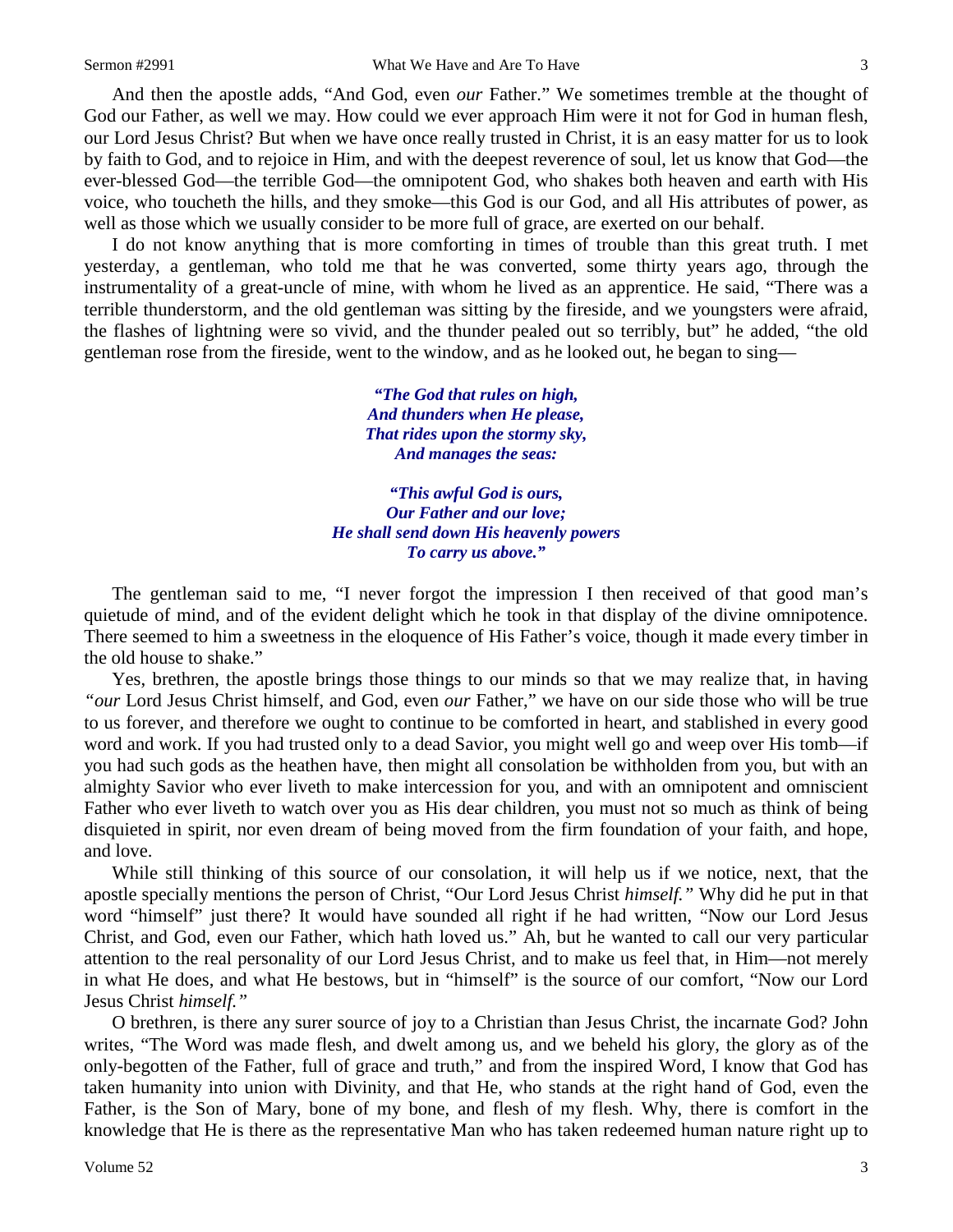the throne of God—picked up human nature as it lay, all bruised, and mangled, outside the gate of the earthly paradise, and taken it up into the heavenly paradise, from which it never can be expelled.

There must be, in the heart of God, thoughts of love be man, since His only-begotten and wellbeloved Son is a man. When you think of your Savior, you are not to think exclusively of Him as God, but also to think of Him as man, for He was born into this world, and lived in it, He ate, and drank, and slept, and walked, as we do, and He also died, as we do, and in His humanity, as well as in His Divinity, He has gone into the glory. Leaving out, for the moment, what He has done for us, we may well rejoice in what He is Himself as Immanuel, God with us. Here is music in the very sound of that sweet name, and there is the very essence of music in "our Lord Jesus Christ himself."

But look at His person, not merely as man, but as the God-man who has offered a complete atonement for His people's guilt. Up yonder, enthroned in glory, is your Savior, not merely as man, but as the Mediator between God and men, who has completed His great sacrifice, accomplished all His Father's purposes, and fulfilled His Father's will, so that He could truly say, "It is finished." Look at Him, by faith, as the glorified man, glorified because, having descended into the grave bearing His people's sin, He came up out of the grave without sin. He "was delivered for our offenses, and was raised again for our justification," and His resurrection was the proof that he had—

## *"To the utmost farthing paid Whate'er His people owed."*

Surely it should bring the sweetest consolation to you to think of Jesus Christ, as the Representative of His people, gone up into the glory, and soon to come to this earth again to reign "before his ancients gloriously," when the bodies of all His sins shall be fashioned like unto His glorious body, and so shall be "for ever with the Lord."

Brethren and sisters, may "our Lord Jesus Christ *himself"* manifest Himself unto you, with those dear upraised hands of His, with the scars still visible, and as you gaze upon Him, may you realize that He is giving to you "everlasting consolation and good hope through grace," and therefore may your hearts be comforted, and may you be stablished in every good word and work! How can you be moved from your steadfastness so long as you can see Him? How can you ever depart from Him who has won your affection, and holds your soul fast with cords of a man, and bands of love? Surely you must cling to Him forever and ever. I feel that I must say with the poet—

> *"A very wretch, Lord! I should prove, Had I no love for Thee: Rather than not my Savior love, Oh, may I cease to be!"*

The apostle, however, does not let us forget that, in union with our dear Redeemer, at one with Him in every purpose of grace, is "God, even our Father, which hath loved us," and He bids us think, not so much of His person, which we cannot comprehend, as of His love. So, beloved, let us try to view God our Father in the attitude of loving us. Truly, this is a boundless and unfathomable sea. We can neither fly across it, nor dive into its depths. Remember, believer, that the Lord loved you long before the foundation of the world. You are so insignificant in the scale of being that, if He had quite forgotten you, you might not have wondered, and yet, or ever the mountains were created, or He had kindled the morning star, in the glass of His decrees He beheld you, and even then He loved you.

Recollect how Jeremiah was inspired to write, "The LORD hath appeared of old unto me, saying, Yea, I have loved thee with an everlasting love: therefore with lovingkindness have I drawn thee." Dwell on that wondrous truth, that God has loved you with an everlasting love. Suck the honey of consolation out of that glorious fact, surely, if your faith is at all in exercise, you will find much sacred sweetness there.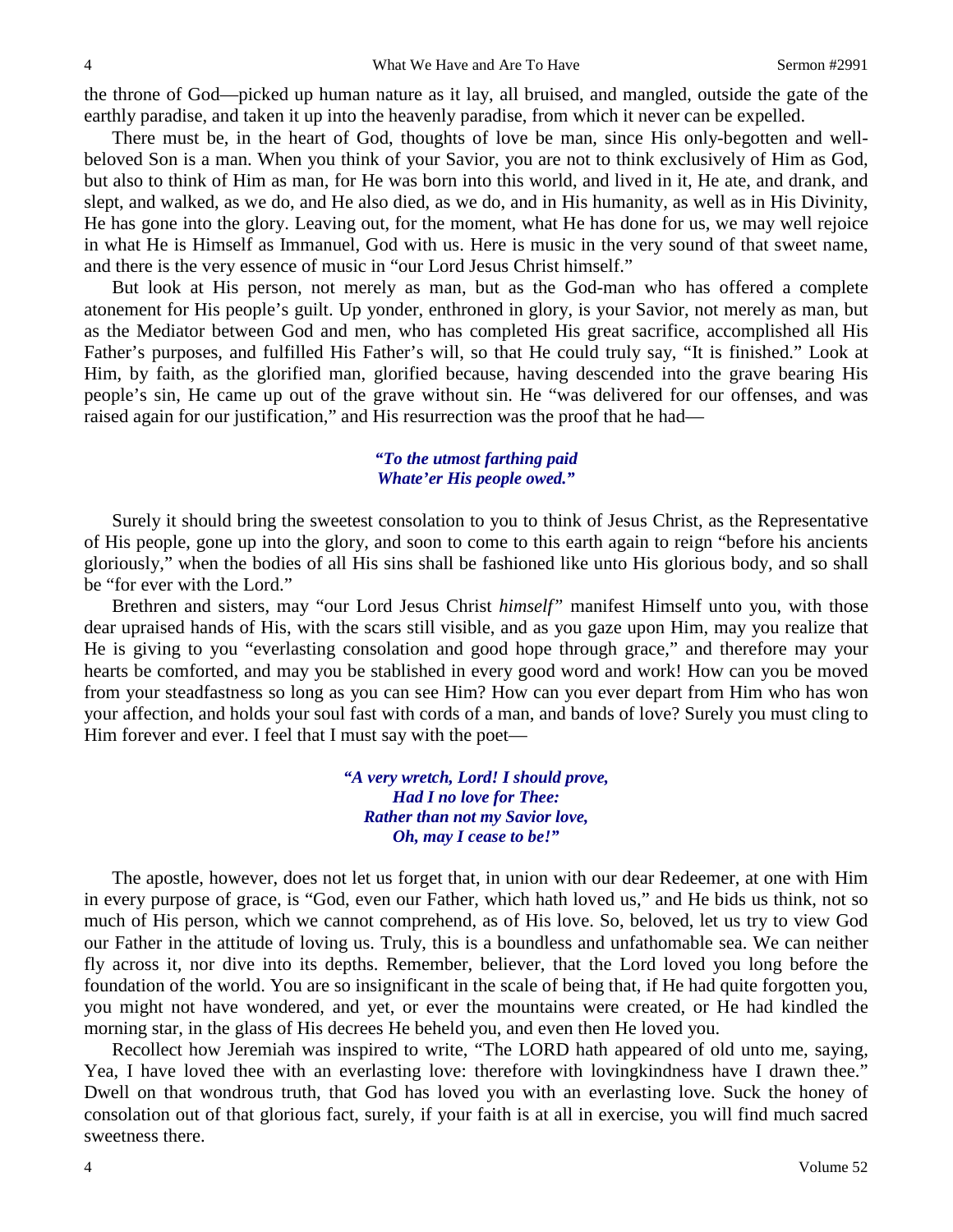God loved us, as Paul wrote to the Ephesians, "even when we were dead in sins." God loved you when you resisted His Spirit, loved you when you despised His Son, loved you out of the horrible pit and the miry clay, loved you into a state of grace, and so loved you into loving Him. And He has loved you ever since with an unabating love, though He has sometimes chastened you for your profit—for His love is wise and discriminating—He hast never deserted you, but His love for you has been constant and true. He has often been grieved with you when you have sinned against Him, for His love is a holy love

He has always loved you and is loving you at this moment. Surely this fact ought both to comfort the believer's heart and to hold it fast, and this is what the apostle was aiming at when he wrote our text. What can bind a Christian to his God so well as a sense of love divine? If it be but shed abroad in your heart by the Holy Ghost, you will not be tempted away from your Heavenly Father's house, neither will you be weary of your Heavenly Father's work, nor tired of your Heavenly Father's words. That which comes to us perfumed with love is always sweet and precious, so let us rejoice to remember "God, even our Father, which hath loved us."

which cannot endure iniquity, yet He has forgiven you, for His love is a gracious love.

And beloved, do not forget that, having once loved you, He always will love you. When this great world has passed away, and like a dream, has vanished into nothingness, you will still live, because Jesus will still live, and you will still be loved by "God, even our Father," because Jesus will still be loved by Him. As you are in Him, you shall be forever in Him, and forever be the object of the Father's love. These are simple matters to speak of, but they are sublime truths to live upon.

Bread is a common thing, but a hungry man thinks it very precious. O ye hungry children of God, cut large slices from the loaf that is set before you now, and gratefully feed upon it! Here is "our Lord Jesus Christ himself," in His complex person as God and man, as a fountain of comfort to His people, and here is "God, even our Father," in His everlasting love to us, as the same fountain under another aspect.

Then the apostle, having pointed out to us the diving source of all our blessings, bids us survey *the streams which flow from that source,* "which hath loved us, and hath given us everlasting consolation and good hope through grace." Beloved, the consolation which God gives to us is not temporary, but eternal, such consolation is worth having, and when we get it, we may well rejoice over it.

What are the consolations which God gives to his people? I need not mention all the forms of consolation, for to meet each separate case of distress, there is a special message of comfort, and every promise that God gives you is part of the everlasting consolation with which He has enriched all His chosen people. The potent "shalls" and "wills" of JEHOVAH stand fast like His throne, and never can be changed. Has He given you a promise, and shall He not fulfill it? Ay, and fulfill it again, and again, and again, as long as you shall need to have it fulfilled, for His promises are inexhaustible, and full of manifold riches of blessedness to the believing soul.

God's promise of consolation is based upon the "everlasting covenant, ordered in all things, and sure." God has entered into a covenant with Christ on the behalf of all His people, and from the provisions of that covenant He never will depart, for He has "confirmed it by an oath: that by two immutable things, in which it was impossible for God to lie, we might have a strong consolation, who have fled for refuge to lay hold upon the hope set before us."

> *"His oath, His covenant, and His blood, Support me in the sinking flood; When all around my soul gives way, He then is all my hope and stay: On Christ the solid rock I stand, All other ground is sinking sand."*

Pardoned sin is, to my mind, one phase of the "everlasting consolation" which God hath given to us—for be it known unto you that God does not forgive your sin today, and then lay it to your charge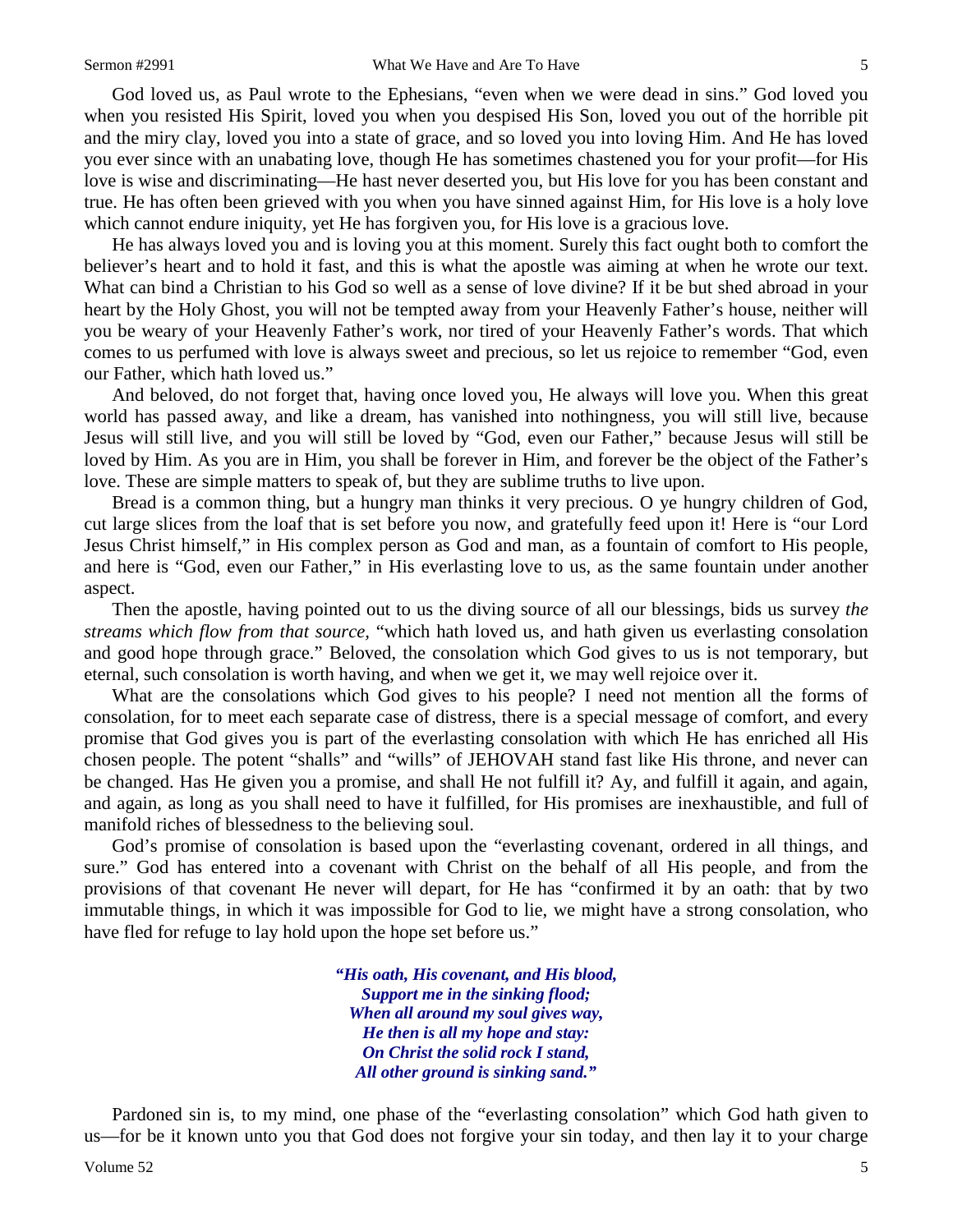again tomorrow. Little children give presents, and then want to have them back again, and fickle men often play fast and loose with one another, but when God forgives, He forgives forever, "for the gifts and calling of God are without repentance," that is to say, He never repents, and takes back the gift which He has bestowed. Have you received absolution from the lips of your God? Then, your sins shall never again rise up against you in judgment, for they have been cast into the depths of the sea. "In those days, and in that time, saith the LORD, the iniquity of Israel shall be sought for, and there shall be none; and the sins of Judah, and they shall not be found: for I will pardon them, whom I reserve."

What "everlasting consolation" there is also in the great doctrine of adoption! We become the children of God when we are born again, "and if children, then heirs; heirs of God, and joint heirs with Christ." A man's child is always his child, and God's child is always His child. A man cannot unchild his own son or daughter, and if you are a child of God, you shall be a child of God throughout eternity. The life that God has put into you is not transient, as Jesus said concerning His sheep, "I give unto them eternal life; and they shall never perish, neither shall any pluck them out of my hand." What rich consolation there is for you in this blessed truth! The very life which becomes yours by your adoption into the family of God is an everlasting life, it must, therefore, yield you "everlasting consolation."

Time would fail me to remind you of all the various forms of consolation which the Spirit of God applies to the heart of the believer, and every phase of it is everlasting. Therefore, brethren, let us not be moved away from the hope of the Gospel. Let us not cast away our confidence, "which hath great recompense of reward." Let us not be disturbed or disquieted, let not our hearts be troubled. If we have everlasting consolation, let our joy also be perpetual.

And then the apostle, still further to comfort our hearts, and stablish us in every good word and work, tells us that God has given us "good hope through grace." You know what that good hope is—the hope that He will preserve us unto the end—the hope that we shall be raised from the dead in God's good time—the hope that we shall be accepted in the day of Christ's appearing—the hope that we shall be with Him where He is, and shall behold His glory, and share it with Him forever and ever. This is a good hope because it has a good basis to rest upon. God has given this hope to all who believe in His Son, Jesus Christ, and as God is true, the hope is a good hope.

A hope that is founded upon a lie is a vain hope, but a hope that is founded upon a promise of God is a good hope. It is a good hope because it is a hope of good things—so good, my dear friend, that you cannot find anything to match them in the whole world. It may well be called a good hope, for it is the hope of perfection, the hope of being transformed into the image of Christ, the hope of everlasting delight. It is the best of all hopes, and we cannot say more of it than that. It is a good hope because of its operation on the heart. "Every man that hath this hope in him purifieth himself, even as Christ is pure," for the man who has a good hope through grace longs to be purged from sin, to be waiting and watching for his Lord's appearing, and to have an abundant entrance into the kingdom of God.

Now, brothers and sisters, since so much of what God has given to you is at present the subject of hope, do you not see how bound you are to remain in the posture of waiting and hoping, and neither to be discouraged, nor yet to turn deserters? May the Lord "comfort your hearts, and stablish you in every good word and work," because you are saved by hope, and the realization of that hope is not visible at present, for if you saw it, you would not continue to hope for it. You are expecting greater things than you have ever realized yet, it is better on before, for your faces are toward the sunrising.

We were told some time ago by a philosopher, that our nation had been shooting Niagara, and taking a leap in the dark. Well, that may be, or may not be, but this I know, believers in Christ are not descending Niagara, for they are ascending, and their leap, whenever they do leap, is not into the dark, but into the light, and into light that is brighter, and brighter still. Our progress is away from evil up to good, from good to better, and from the better to the best of all, in infinite progression, by the divine impulse of the grace of God, for it is by grace, "good hope through grace."

We do not get this good hope through nature, or through our own free-will, but we get it through grace. Grace has given us what we have already received, and grace also gives us the hope of what we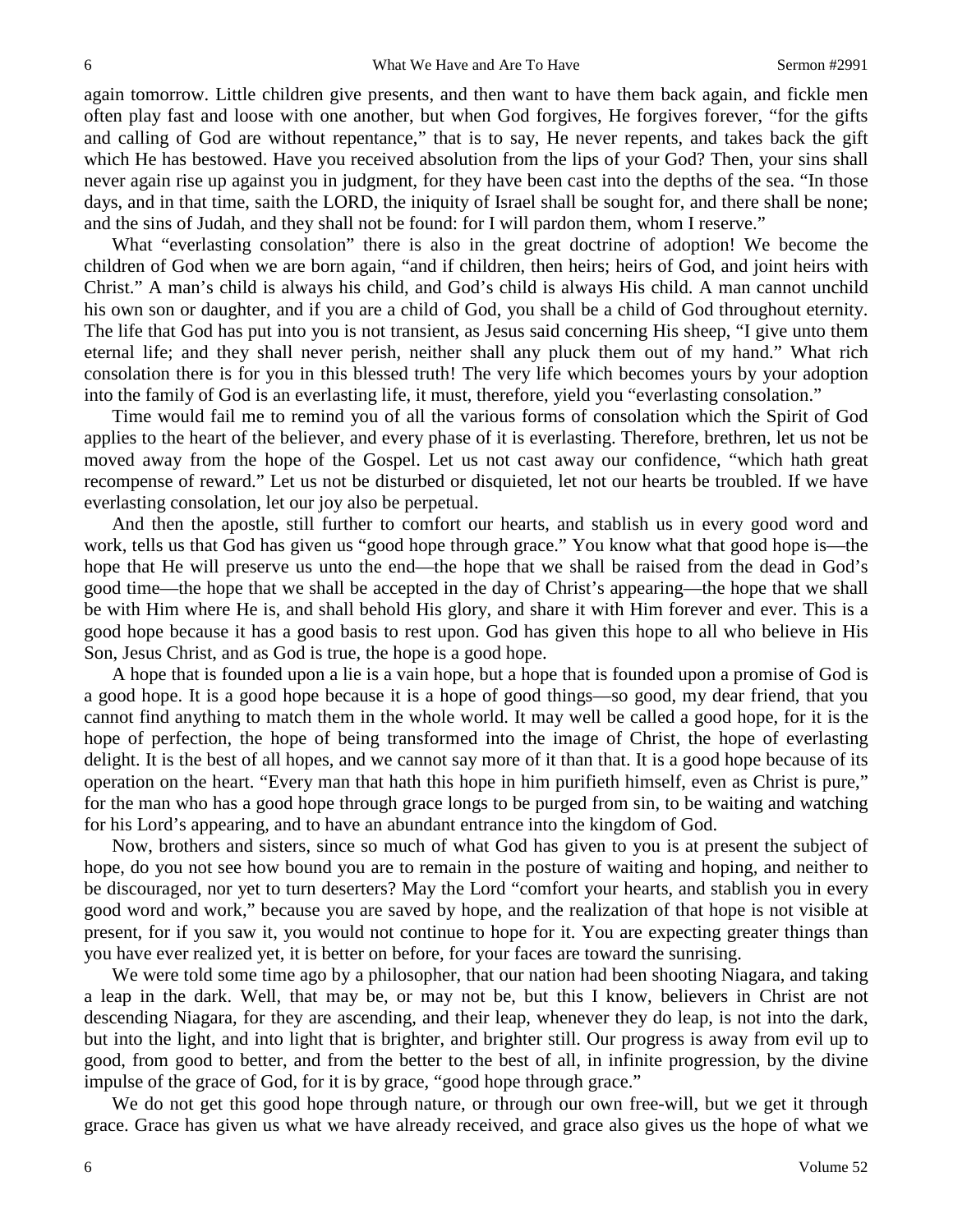have not yet received. Grace lets us see the things that are ours at present, and grace enables us to realize the things that shall be ours in the future.

I hope you understand what the apostle meant in setting all this before you. If I had the tongues of men and of angels, I could not tell you the heights, and deaths, and lengths, and breadths of these gracious words. Let me read them to you again, "Now *our* Lord Jesus Christ *himself,* and God, even *our* Father, which hath loved us, and hath given us everlasting consolation and good hope through grace." That is what we already have.

**II.** Now I want to clinch the nail by speaking of WHAT WE ARE TO HAVE as the result of what we already have.

Paul prayed for the Thessalonians, first *that the Lord would comfort their hearts,* and brethren and sisters in Christ, may the Lord comfort your hearts! God does not wish you to be sad. A certain Persian king would allow no one to wait upon him if he had a sad countenance. It is not so with our Lord, for He looks with a tender eye upon those who are heavy of heart, and He does not forbid them to come into His presence. At the same time—

## *"Why should the children of a king Go mourning all their days?"*

If you have everlasting consolation, my dear sister, what reason have you for such constant fretting? If you have a good hope through grace, my dear brother, why did you say the other day, that you were tempted almost to give up all hope? May the Lord comfort your hearts! Perhaps you think it is a small thing for the Lord's people to be comforted, but God does not think so. He said to His servants, the prophets, "Comfort ye, comfort ye my people, saith your God." It was not one alone whom He told to do this, but He said, "Comfort *ye* my people," as though He summoned all His servants, and said to them, "Whatever you do in denouncing sinners, and in stirring up my people to work for me, never forget this part of your duty, 'Comfort ye, comfort ye my people, saith your God. Speak ye comfortably to Jerusalem.'"

Our Lord Jesus Christ did not think that it was a small thing for His people to be happy, for on the very night in which He went forth to His passion, among the last words that He uttered were those blessed ones which have cheered millions of mourners, "Let not your heart be troubled: ye believe in God, believe also in me."

The normal condition of a child of God—I mean, his healthy condition—is one of repose, rest, comfort, and delight. Certainly, the Lord has given special promises to those who reach this state of mind, such as this, "Delight thyself also in the LORD; and he shall give thee the desires of thine heart." He means, then, to give great things to those who honor Him by trusting Him so that they cease to be troubled, and are comforted, whatever happens. What aileth thee, daughter of sorrow? Are you poor? So was your Lord, yet I never read that He complained at what His Father willed. Why shouldst thou complain of the dispensations of providence? Are you sick, my dear brother or sister? You will not be the first child of God who has pined away into heaven if that should be your lot.

Perhaps the Lord means thus gradually and gently to take down your earthly tabernacle, but if so, remember what Paul wrote to the Corinthians, "We know that if our earthly house of this tabernacle were dissolved, we have a building of God, a house not made with hands, eternal in the heavens." "Ah!" say you, "but it is one who is very dear to me who is dying." Yes, but when the Lord lent you your husband, or your wife, or your child, He did not tell you that any of them would live forever. Be thankful that you have had these loans so long, after all, they are not really yours, and if the Lord takes back what He lent to you for a while, why should you be so cast down?

"I have lost all," cries one. Have you lost your God? "No." Then you have not lost your all. May the Lord comfort your heart, my dear friends, because, if you are unhappy, you dishonor your God by your doubts and fears, and you often hinder those who would enter into the kingdom. They see your sad face,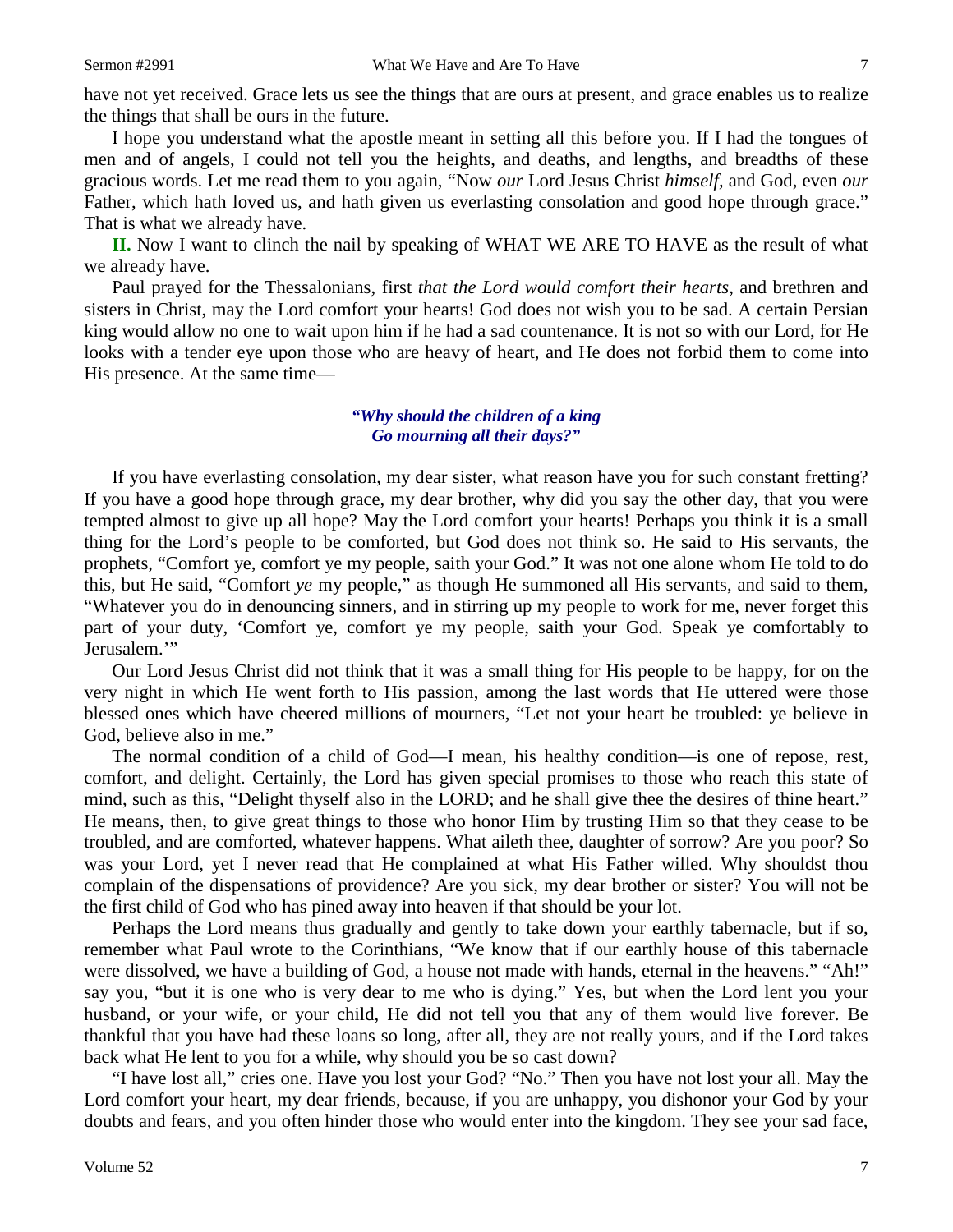and they say, "Christ's yoke must be a heavy one, and His burden must be intolerable. Look at the face of that Christian man or woman." I would rather that they should say to you, "we would fain go with you, for there is a brightness about your face that we would like to have. We perceive that your Master is a good Master, and that He cheers and comforts your hearts."

I believe that thoroughly happy Christians, those who really enjoy the things of God, are also amongst the most stable Christians, I think that is why Paul was guided to put the truth as it is in our text. You cannot get a man to give up that which is his daily delight. I never wonder when I hear of some professors giving up Christianity, for they have never experienced the joy of it, it was only a burden to them.

When a poor fellow has a load on his back that does not belong to him, and does not yield him any comfort, but only galls his shoulders, you are not surprised if, when he gets to one of those rests for porters in the city, he lays down his load, and walks away and forgets it, and is very glad to forget it. But if it was his own property, his own treasure, you would not find him forgetting it, or going away and leaving it behind. The thing out of which you get the most joy will, in the long run, be the dearest thing to you, and if you continually rejoice in the Lord, your joy will greatly help you in resisting the many temptations to skepticism and superstition to which others will yield. You will stand fast in the Lord because you will be held there by the golden rivets of joy which God has given you in communion with Himself.

Then the apostle adds, "and stablish you in every good word and work." *He wants God's people to be stablished in every good word.* I suppose he means that he would have us firmly fixed in our belief of the doctrines of the Gospel, and beloved, you may very well say that you will keep to them till somebody shows you something better, just as I have read that, when the people of the State of Massachusetts wanted a set of laws, and they had not time to make them just then, they passed a resolution that they would be governed by the laws of God until they had time to make better ones. We may believe the doctrines revealed in the Word of God until we find better ones, and that we never shall do.

Have those doctrines converted you? Then, be established in them. Does your experience confirm the truth of them? Then, cling to them. It is one of the characteristics of the doctrines of the Gospel that, the older a man gets, the more he loves them. I always find that the older saints become more Calvinistic as they ripen in age, that is to say, they get to believe more and more that salvation is all of grace, and whereas, at first, they might have had some rather loose ideas concerning free-will, and the power of the creature, the lapse of years and fuller experience gradually blow all that kind of chaff away.

Old saints get what is called "a sweet tooth." They love the sweet things of the covenant, they like their meat to have a rich savor. I am not old yet, but I confess that I get more and more fond of the sweet things of the Gospel of grace, and cannot endure the novelties that are so current and so exceedingly popular nowadays. Oh, no, tell me of my Father's eternal love, tell me of my Savior's precious blood, tell me of the Spirit's sacred indwelling, and my heart is glad, but tell me anything short of this, and my soul is not fed.

I pray that you, brethren and sisters who are members of this Christian church, may know what you know, and hold fast to it. May you drive your roots down into the rich soil of infallible truth. May you not be as leaves of the forest, driven hither and thither by the winds because there is no life in you, but may you be "like a tree planted by the rivers of water, that bringeth forth his fruit in his season," whose "leaf also shall not wither." God make you to be thus "stablished in every good word."

The apostle would also have those to whom he wrote *stablished in every good work*. Sometimes, an attack of this kind is made upon us, "It is no use trying to teach the Gospel to children, we cannot suppose that they can understand its deep mysteries." I heard that said only the other day. Well, I can say that we have tried it, and we have found that, whether you choose to call them great mysteries or not, children do understand the Gospel, and seem sometimes to comprehend it better than their fathers do, just because they are so childlike. The qualification for entering the kingdom of heaven is not fully